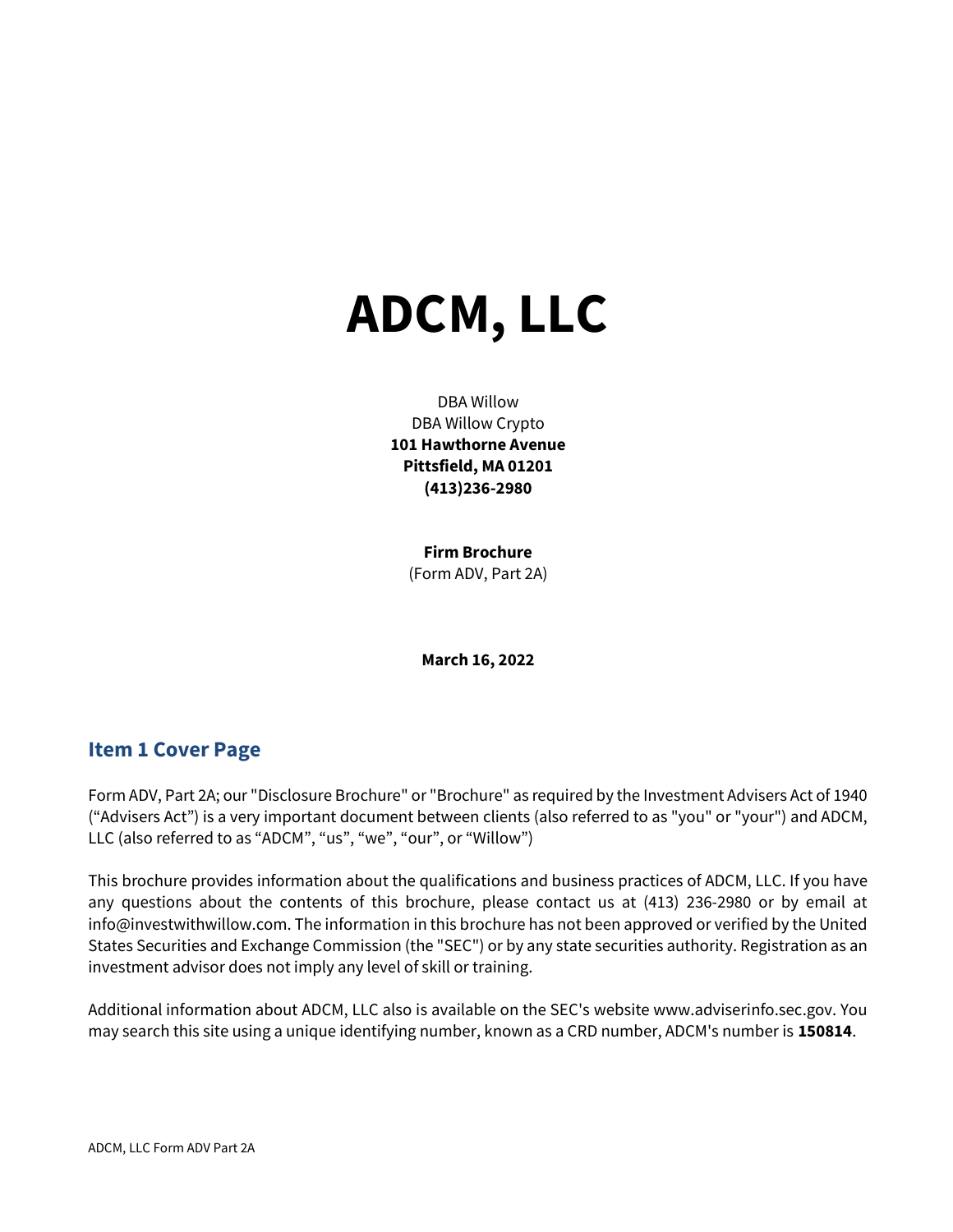# Item 2 Material Changes

Form ADV Part 2 requires registered investment advisers to amend their brochure when information becomes materially inaccurate. If there are any material changes to an adviser's disclosure brochure, the adviser is required to notify you and provide you with a description of the material changes. Below is a summary of the material changes to our firm's brochure since our previous annual updating amendment dated March 1, 2021:

Item 4 was revised to remove services we no longer offer.

Item 5 was updated to reflect changes in our fees and fee schedules.

Item 14 now includes new disclosures involving the use of solicitors.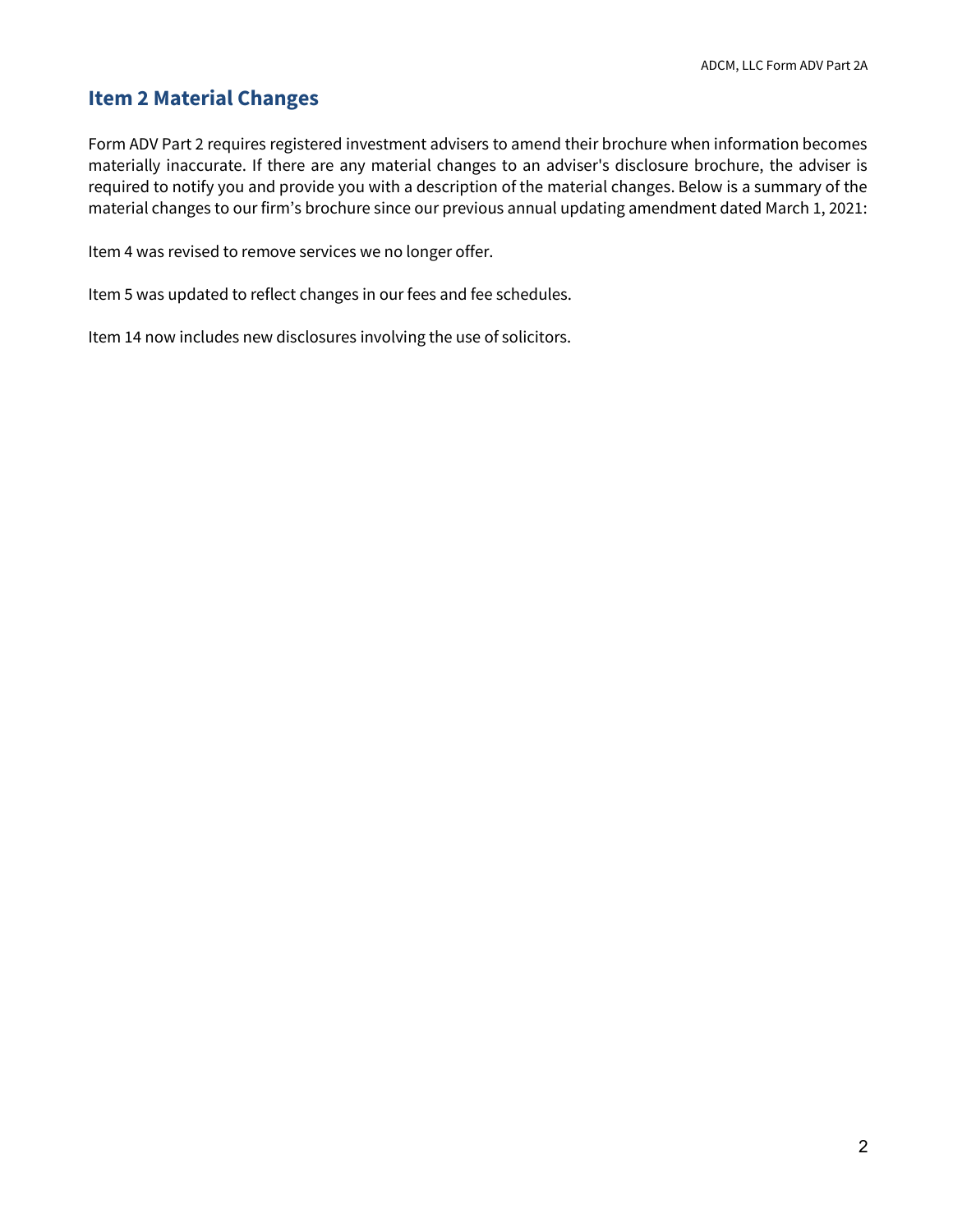# **Item 3 Table of Contents**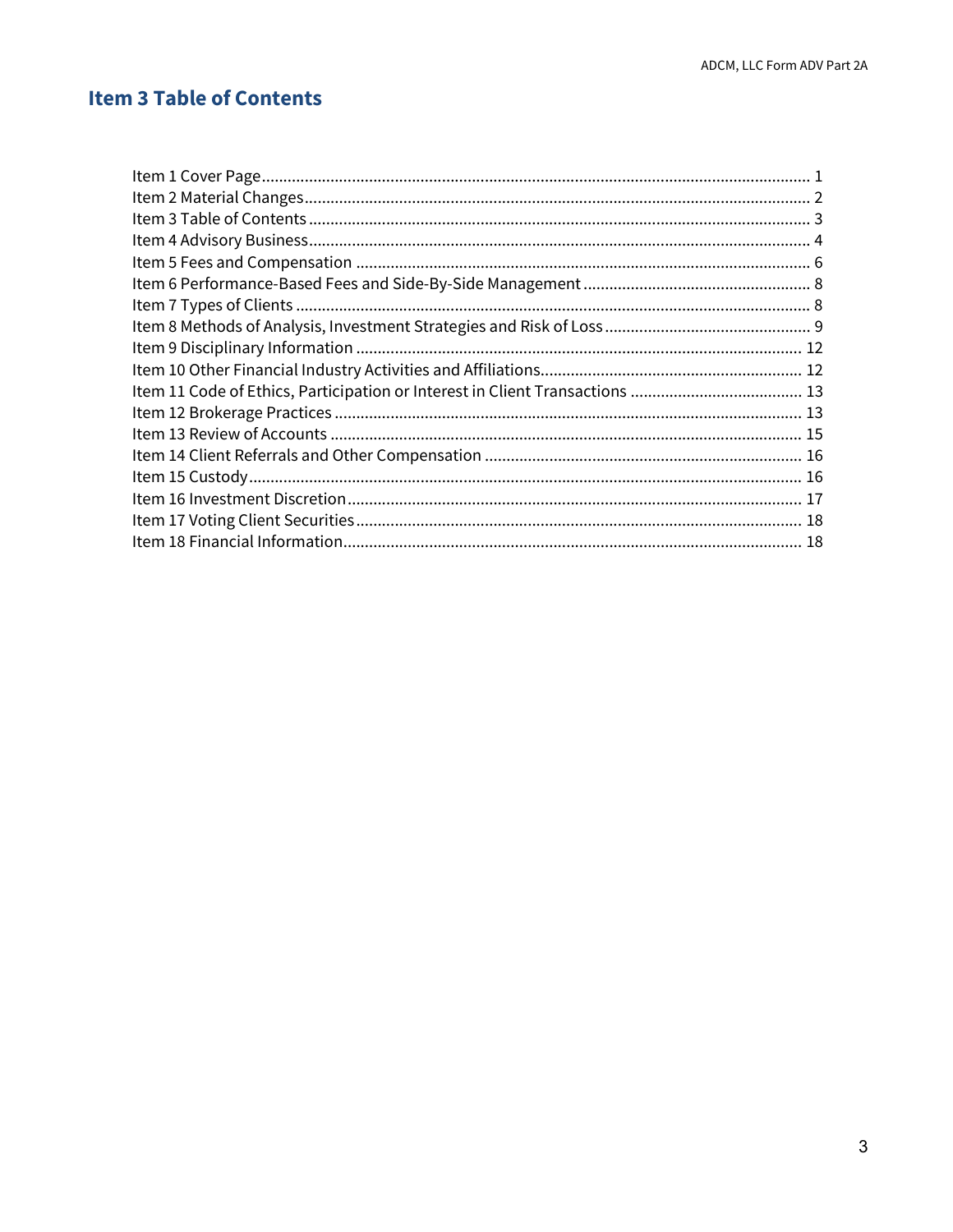# Item 4 Advisory Business

### A. The Firm and its Owners.

ADCM, LLC is an investment adviser that was formed in September 2009 by its sole Founder, Chief Executive Officer and Chief Compliance Officer, Lydia Alexandra Renders (formerly Dest). Paul A. Farella owns a minority interest in ADCM. ADCM provides investment advisory services to individuals, pension and profit-sharing plans, trusts and estates, charitable organizations, corporations and other business entities.

In November of 2018, ADCM received certification by the State of Massachusetts as a woman business enterprise (WBE). ADCM is now listed in the Supplier Diversity Office (SDO) Business Directory. In March of 2020, ADCM received certification from WBENC as a nationally recognized women's business enterprise. In February of 2020 ADCM became a certified B Corporation, meeting the highest standards of verified social and environmental performance, public transparency, and legal accountability to balance profit and purpose.

### B. The Firm's Services.

ADCM offers the following services to clients:

### Investment Supervisory Services:

ADCM provides investment supervisory services, defined as giving continuous advice to a client or making investments for a client based on the individual needs of the client. ADCM generally manages accounts on a discretionary basis and may provide investment advisory services on a non-discretionary basis. Collaborating with the client, ADCM establishes investment goals, objectives, time horizon and risk tolerance, as well as core financial-related values. ADCM then creates and manages a portfolio based upon those objectives and its macro overview. ADCM is a top-down portfolio manager. The strategy begins with an overview of global and domestic economic conditions. Within this framework a core/tactical approach is utilized which includes longterm and/or short-term purchases. Further, active asset allocation for most clients is used based on both the clients' objectives and ADCM's analysis of the economic and technical market conditions. Investments are spread among a number of domestic and foreign asset classes and sectors (for example, cash; domestic stocks vs. foreign stocks; large cap stocks vs. small cap stocks; corporate bonds vs. government securities).

When appropriate for certain clients, ADCM recommends the use of margin or options transactions. Because margin and options involve a certain degree of additional risk, they will only be recommended when consistent with the client's stated tolerance for risk. ADCM has discretionary authority over the accounts of our investment advisory clients. In some cases, ADCM meets informally with the client to discuss specific investment goals and strategies. While these discussions do not result in formal restrictions on our discretionary authority, they can provide guidance for our investment decision-making processes.

At times, ADCM provides advice regarding interests in partnerships that invest in real estate, oil and gas, private equity, and venture capital funds.

When we provide investment advice to you regarding your retirement plan account or individual retirement account, we are fiduciaries within the meaning of Title I of the Employee Retirement Income Security Act of 1974, as amended ("ERISA") and/or the Internal Revenue Code (the "Code"), as applicable, which are laws governing retirement accounts. The way we make money creates some conflicts with your interests, so we operate under a special rule that requires us to act in your best interest and not put our interest ahead of yours.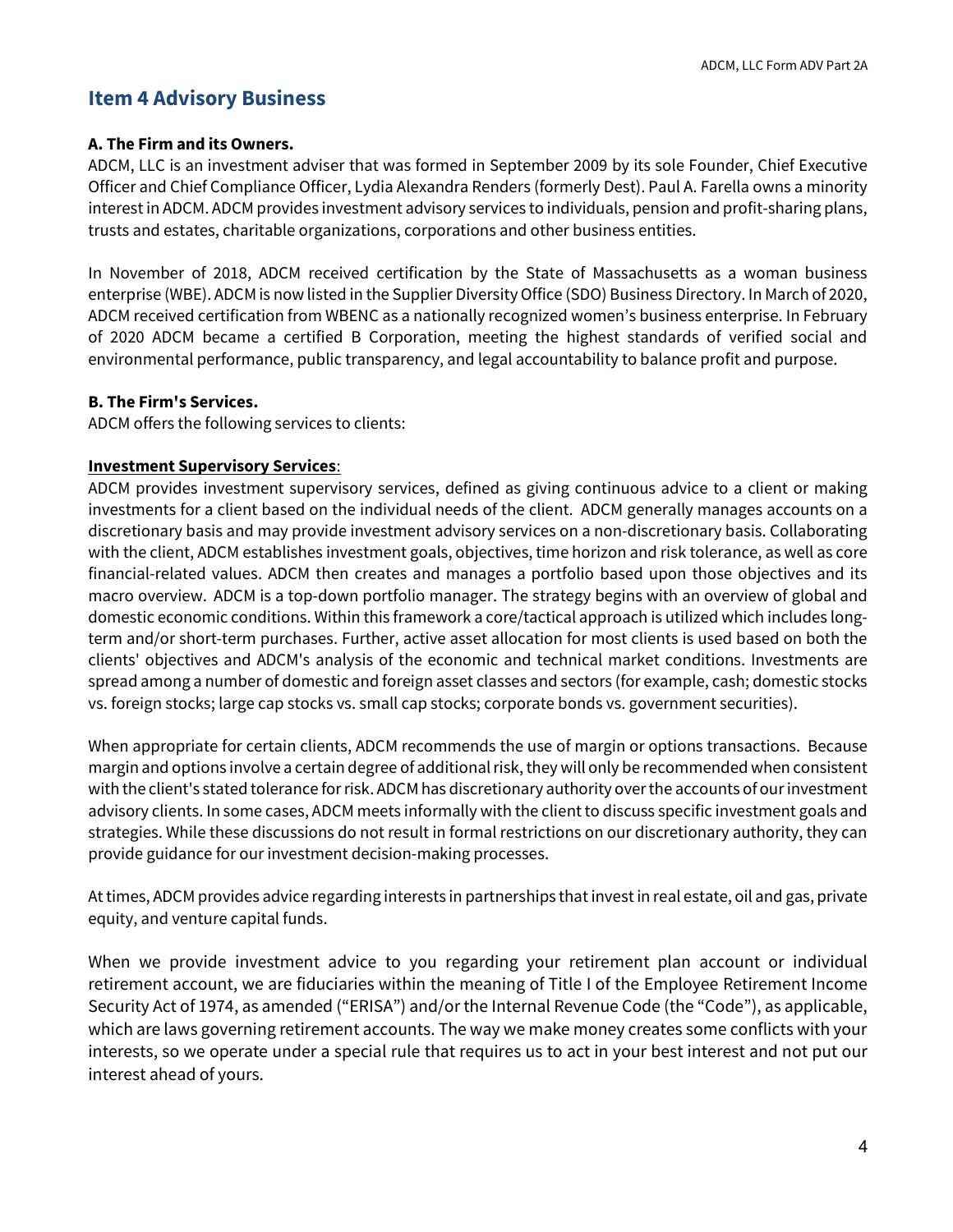Under this special rule's provisions, we must:

- Meet a professional standard of care when making investment recommendations (give prudent advice);
- Never put our financial interests ahead of yours when making recommendations (give loyal advice);
- Avoid misleading statements about conflicts of interest, fees, and investments;
- Follow policies and procedures designed to ensure that we give advice that is in your best interest;
- Charge no more than is reasonable for our services; and
- Give you basic information about conflicts of interest."

When providing recommendations to retirement plan accounts involving rollover considerations, there are generally four options regarding an existing retirement plan account. An employee may use a combination of those options, such as; (i) leave the funds in the former employer's plan, if permitted, (ii) roll over the funds to a new employer's plan, if one is available and rollovers are permitted, (iii) roll over to an Individual Retirement Account ("IRA"), or (iv) cash out the account value (which could, depending upon the individual's age, result in adverse tax consequences). If your designated IAR recommends that you rollover your retirement plan assets into an account to be managed by our firm, such recommendation creates a conflict of interest insofar as we will earn an advisory fee on the rolled over assets. You are under no obligation to roll over retirement plan assets to an account managed by us.

### Financial Planning Services:

ADCM does not offer formal financial planning services; however, in the review of a client's specific situation, ADCM's review may include a review of certain aspects of a client's current financial situation, including the following components: cash management, risk management, education funding, goal setting, and retirement planning. ADCM meets with the client to review risk tolerance, financial goals and objectives, and time horizons.

### Subscription Services:

ADCM offers a business-to-business subscription service that provides subscribers with ESG/SRI research and ratings. The investment research and ratings pertain to certain publicly traded companies with an emphasis on environmental, social and governance factors. ADCM also offer a subscription service that provides insight and opinions on the digital asset space.

### Sub-Advisory Services: Digital Asset Management

ADCM offers digital asset separate account sub-advisory services to unaffiliated investment advisers through Willow Crypto – a DBA of ADCM. In these cases, the third-party adviser ("TPA") selects ADCM to manage separate accounts overseen by the TPA. Our agreement is with the TPA, not with the end client, and the TPA retains the discretionary authority to hire us, as well as to terminate our services. The TPA is responsible for determining that ADCM's digital assets are appropriate for the TPA's client and for ongoing monitoring of our management in light of the end-client's needs.

### Digital Asset Management Services

ADCM offers digital asset management services to its clients. ADCM generally manages digital asset accounts on a discretionary basis. Digital asset management services invest in digital assets across various market caps and invests directly into digital asset including but not limited to Bitcoin and Ethereum. ADCM's digital asset management strategy focuses on absolute growth with an active management style with our digital asset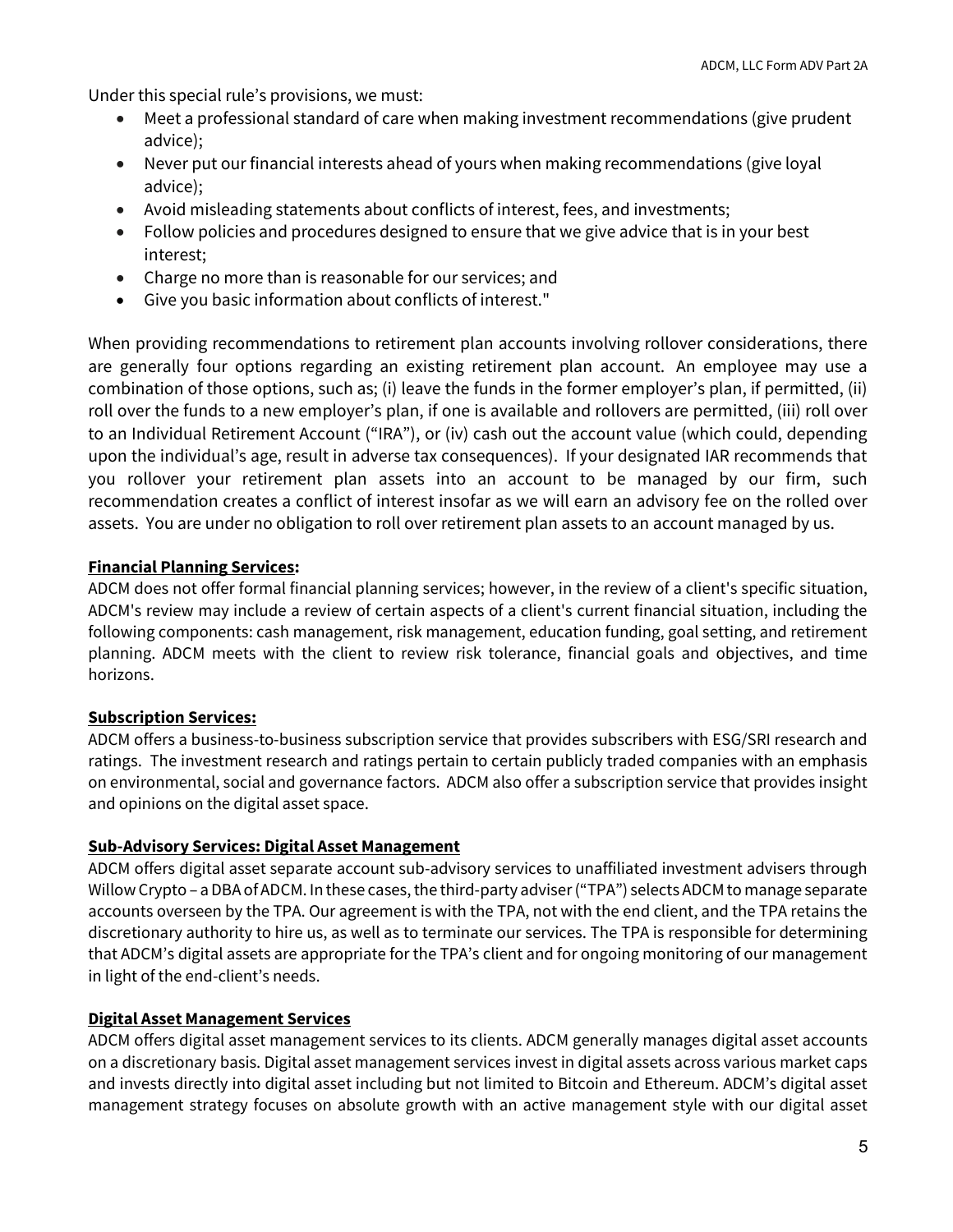selections informed by rigorous technical and fundamental analysis. In this strategy clients own their keys and the underlying assets. ADCM determines suitability per its discretion understanding clients risk tolerances, time horizon, objectives, and financial situation who are interested in getting managed digital asset exposure.

### C. Miscellaneous Information About the Firm's Services.

In connection with the provision of ADCM's services,

- (1) ADCM tailors its advisory services to the client's individual needs,
- (2) clients may impose reasonable restrictions on ADCM's services, which may include restrictions on investing in certain securities or types of securities,
- (3) TPA's may impose reasonable restrictions related to specific digital assets, however as noted if these restrictions prevent ADCM from properly servicing the sub-advised account(s), we reserve the right to end the relationship,
- (4) ADCM is authorized to rely on any and all information that is provided to ADCM by the client or any of the client's other professionals (such as the client's attorney or accountant), and shall not be required to independently verify any such information, and
- (5) each client is responsible to promptly notify ADCM if there is ever any change in their financial situation or investment objectives so that ADCM is positioned to review, evaluate and possibly revise its previous recommendations and/or services.

### D. Wrap Fee Programs:

ADCM does not participate in a wrap fee program.

### E. Assets Under Management:

As of December 31, 2021, ADCM's total amount of assets under management was \$150,095,020. All assets are managed on a discretionary basis.

# Item 5 Fees and Compensation

### A. Investment Supervisory Services

The annual fee for investment supervisory services will be charged as a percentage of assets under management, according to the schedule below:

| <b>Assets Under Management</b> | Annual Fee (%) |
|--------------------------------|----------------|
| \$0 to \$1,000,000             | 1.50%          |
| \$1,000,001 to \$5,000,000     | 1.00%          |
| Over \$5,000,001               | $0.80\%$       |

ADCM's management fee for investment supervisory services is payable quarterly in advance or arrears depending upon which Custodian is selected pursuant to the terms of the discretionary agreement and is calculated on assets under management on the last market day of the calendar quarter. When an account is opened, the asset-based fee is billed for the remainder of the current billing quarter. When an account is closed unearned prepaid fees are refunded pro-rata.

Certain existing clients have fee schedules that differ from the fees above based upon certain criteria, such as anticipated future earning capacity, anticipated future additional assets, dollar amount of assets to be managed, related accounts, account composition, pre-existing/legacy client relationship, account retention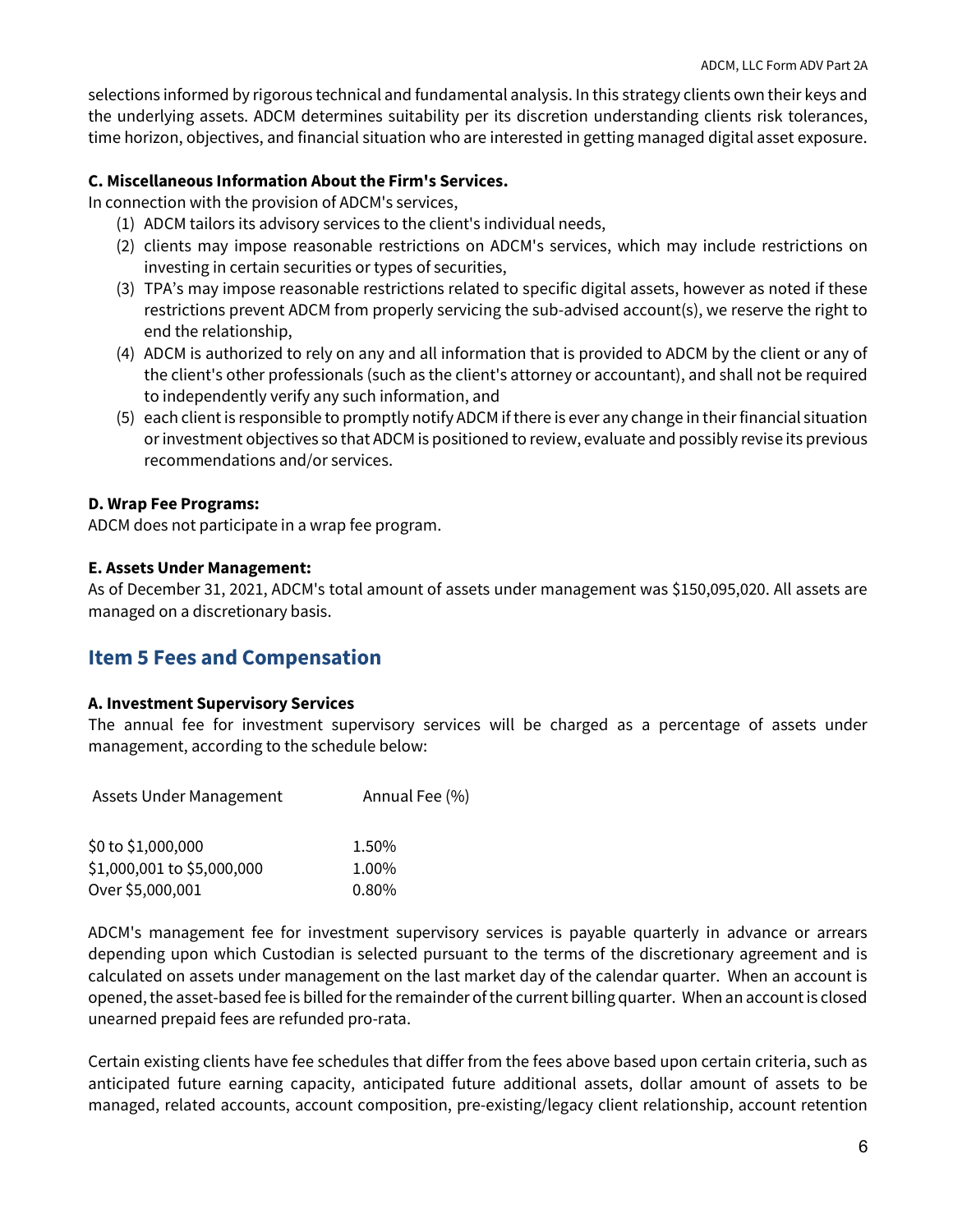and pro bono activities, among other possible factors.

### B. Subscription Service

ADCM sells ESG/SRI research to Investment Advisors, Brokerage Firms, and Institutions in the financial services industry. Our research business is invoiced on a fixed fee basis, which may differ on a project-by-project basis.

ADCM also offers a paid subscription newsletter focused on digital assets to subscribers. This newsletter is free for all ADCM clients and clients of TPAs.

ADCM offers a newsletter for macro-economic trends.

### C. Sub-Advisory Fees for Digital Asset Management

Fees for our sub-advisory digital asset management services for TPAs are accrued daily and billed monthly in arrears. Our maximum annual rate is 1.00%. Our fees are negotiable, and the specific terms and conditions are described in our Sub-Advisory Agreement. Our agreements with TPAs also specify that, if the TPA intends to pay our fee from the TPA's end-client assets, the TPA is authorized to do so. The actual impact of our fees on those paid by TPA end-clients is determined by the TPA's agreement with its own clients and is entirely separate from the TPA's agreement with ADCM. This means that some TPA end-clients pay the TPA additional fees to cover the costs of ADCM services, and some do not.

### D. Digital Asset Management Services

ADCM charges a flat 1.00% annual fee for its digital asset management services. ADCM's digital asset management fee is billed monthly in arrears pursuant to the terms of the Client's discretionary agreement, these fees are accrued daily.

### E. General Information on Fees

In certain circumstances, fees, account minimums and payment terms are negotiable depending on a client's unique situation - such as the size of the aggregate related party portfolio size, family holdings, low cost basis securities, or certain passively advised investments and pre-existing relationships with clients. Certain clients pay more or less than others depending on the amount of assets, type of portfolio, or the time involved, the degree of responsibility assumed, complexity of the engagement, special skills needed to solve problems, the application of experience and knowledge of the client's situation. Typically, related client accounts are linked for purposes of fee calculation if all parties agree; meaning certain accounts, approved by ADCM, are grouped for fee calculations.

Under certain circumstances, clients also incur charges for other account services provided by custodians not directly related to the execution and clearing of transactions including, but not limited to, custodial fees including account termination fees, safekeeping fees, and fees for legal or courtesy transfers of securities.

### Termination

Either party may terminate an agreement at any time by written notice. Any pre-paid fees are pro-rated from the date that the written notice is received and returned to the client.

### Additional Fees and Expenses

As part of our investment advisory services to you, when appropriate, we invest, or recommend that you invest, in mutual funds and exchange traded funds. The fees that you pay to our firm for investment advisory and or consulting services are separate and distinct from the fees and expenses charged by mutual funds or exchange traded funds (described in each fund's prospectus) to their shareholders, these are known as third party fees.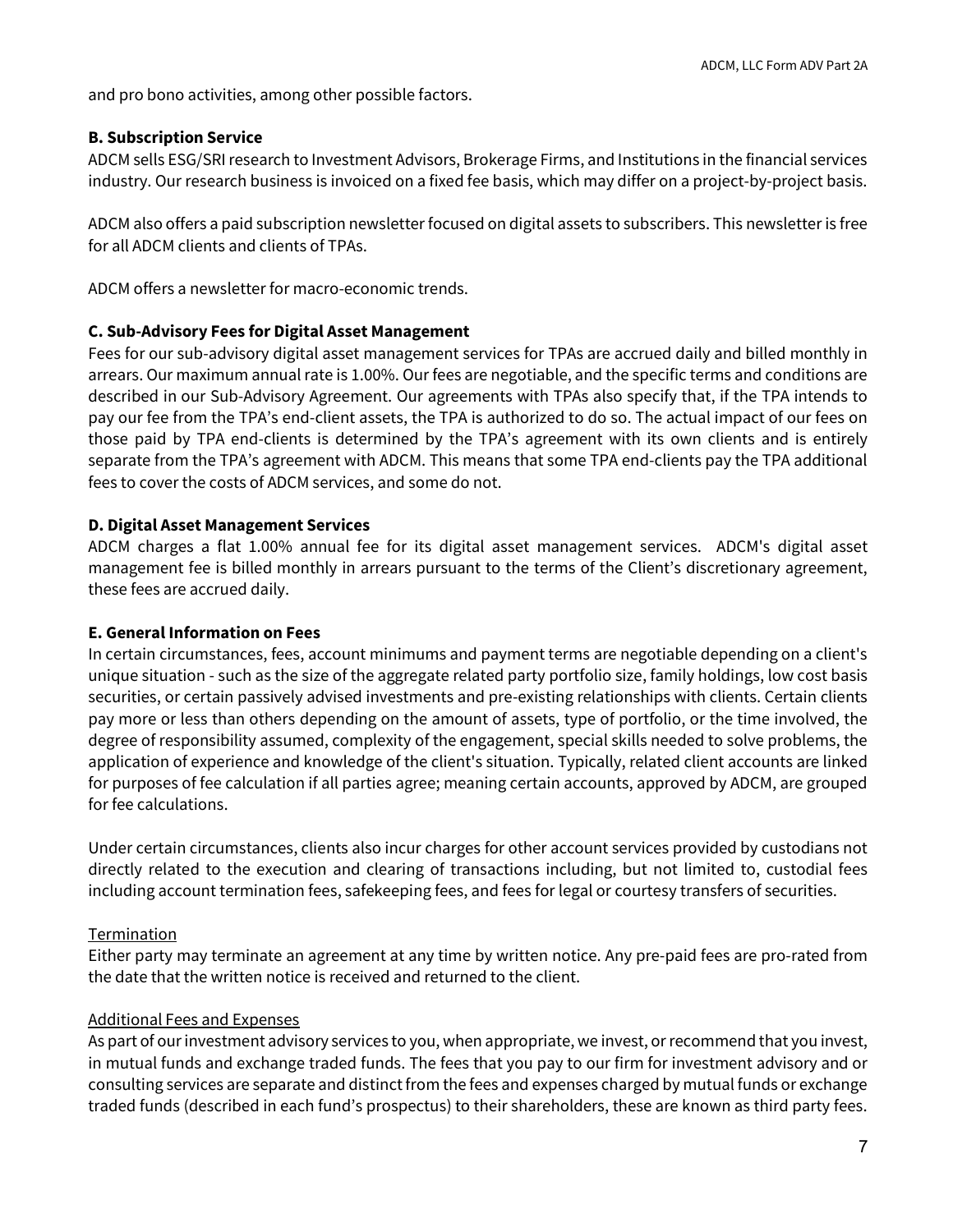These fees will generally include a management fee and other fund expenses. You will also incur transaction charges and/or brokerage fees when purchasing or selling securities or digital assets. These charges and fees are typically imposed by the broker-dealer or custodian through whom your account transactions are executed. We do not share in any portion of the brokerage fees/transaction charges imposed by the brokerdealer or custodian. To fully understand the total cost you will incur, you should review all fees charged by mutual funds, exchange traded funds, our firm, and others. For information on our brokerage practices, please refer to the *Brokerage Practices* section of this brochure.

Management fees paid to ADCM for sub-advisory services are separate and distinct from the fees and expenses charged by third parties. TPA's are also responsible for their own operating and investment expenses. Under certain circumstances, there are costs, such as for data and research platforms, that we incur in our decisionmaking process and pass on to the TPA if agreed between ADCM and the TPA. If applicable, these costs will be detailed in the sub-advisory agreement. Otherwise, we are generally responsible for our own operating costs.

### Margin Fees

When appropriate for certain clients, we trade client accounts on margin. Each client must sign a separate margin agreement before margin is extended to that client account. Fees for advice and execution on these securities are based on the total asset value of the account, which includes the value of the securities purchased on margin. While there are occasions when a negative amount shows on a client's statement for the margined security as the result of a lower net market value, the amount of the fee is based on the absolute market value. This creates a conflict of interest where we have an incentive to encourage the use of margin to create a higher market value and therefore receive a higher fee. To mitigate this conflict, our firm endeavors at all times to put the interests of our clients first as part of our firm's fiduciary duty as a registered investment adviser, and each of our representatives adheres to our Code of Ethics. ADCM periodically conducts reviews of client accounts to confirm that each client's portfolio is invested in accordance with each client's investment objectives, risk tolerance and financial situation. Under certain circumstances, the use of margin also results in interest charges in addition to all other fees and expenses associated with the security involved.

### Compensation for Sales of Securities

ADCM does not receive compensation for buying or selling securities or any digital asset and does not receive any compensation for securities or digital asset transactions in any Client account, other than the Investment Advisory Fees or consulting fees noted above.

# Item 6 Performance-Based Fees and Side-By-Side Management

ADCM does not charge performance-based fees for its discretionary investment advisory services.

# Item 7 Types of Clients

The firm's client base is comprised of individuals, high net worth individuals, pension and profit-sharing plans, charitable organizations, trusts, corporations, small businesses including their retirement plans. Unless waived or negotiated in advance, ADCM requires a minimum account size of \$500,000 for investment supervisory services clients. Typically, we group certain related client accounts for purposes of achieving the minimum account size. Each client will be required to sign a discretionary agreement with ADCM that sets forth the terms and conditions of their relationship with us.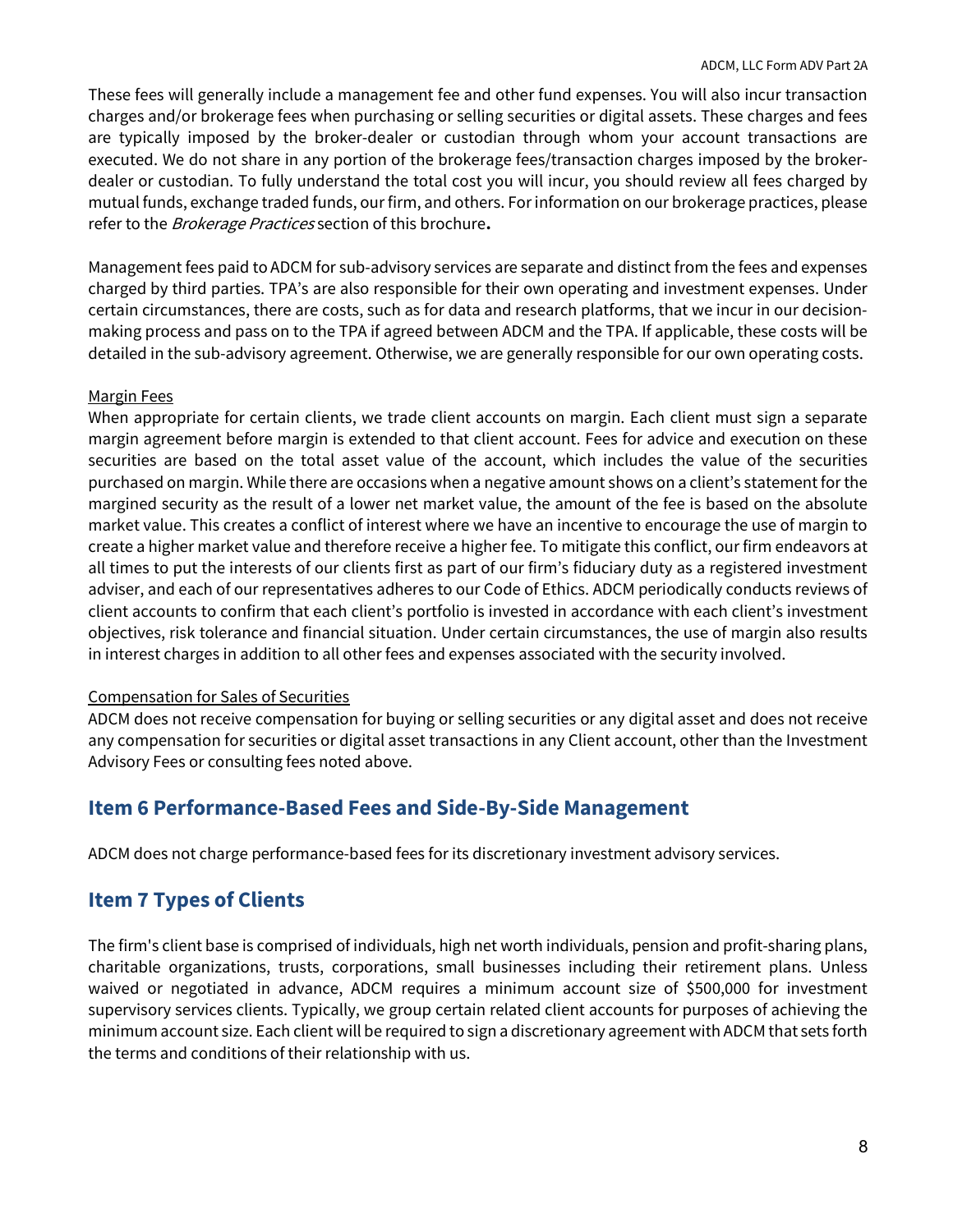# Item 8 Methods of Analysis, Investment Strategies and Risk of Loss

Methods of Analysis. The firm utilizes economic, fundamental and technical methods of analysis in connection with its servicing client accounts. The firm's personnel start with an in-house analysis of the economic cycle and couples this with technical and fundamental factors in their investment decision-making process. The firm also utilizes published research for economic, fundamental, and technical analysis.

Investment Strategy. ADCM is a top-down portfolio manager. The strategy begins with an overview of global and domestic economic conditions. Within this framework a core/tactical approach is utilized which may include both long-term and short-term purchases. Further, active asset allocation for most clients is used based on both the clients' objectives and ADCM's analysis of the economic and technical market conditions. Investments are spread among a number of asset classes and sectors (for example as domestic stocks vs. foreign stocks; large cap stocks vs. small cap stocks; corporate bonds vs. government securities). As such overweighting or underweighting can occur in cash, stocks or bonds. The investment strategy utilized by the firm involves a variety of risks. Stocks are subject to the risk of a general market decline as well as company specific issues such as competition, regulation, management decision and financial outlook. Bond prices would be at risk should interest rates rise or if there is a decline in the credit worthiness of the underlying asset.

Risk of Loss. Investing in securities involves certain investment risks. Securities may fluctuate in value or lose value. Clients should be prepared to bear the potential risk of loss. ADCM will assist clients in determining an appropriate strategy based on their tolerance for risk and other factors noted above. However, there is no guarantee that a Client will meet their investment goals.

Security related risks. The Company may purchase interests of public master limited partnerships for client accounts and commodity exchange traded funds. In addition to the risk stated above, the valuation of publicly traded master limited partnerships could be affected by changes in their taxable status.

Market Risks. The value of a Client's holdings may fluctuate in response to events specific to companies or markets, as well as economic, political, or social events in the U.S. and abroad. This risk is linked to the performance of the overall financial markets.

ETF Risks. The performance of ETFs is subject to market risk, including the possible loss of principal. The price of the ETFs will fluctuate with the price of the underlying securities that make up the funds. In addition, ETFs have a trading risk based on the loss of cost efficiency if the ETFs are traded actively and a liquidity risk if the ETFs has a large bid-ask spread and low trading volume. The price of an ETF fluctuates based upon the market movements and may dissociate from the index being tracked by the ETF or the price of the underlying investments. An ETF purchased or sold at one point in the day may have a different price than the same ETF purchased or sold a short time later.

Mutual Fund Risks. The performance of mutual funds is subject to market risk, including the possible loss of principal. The price of the mutual funds will fluctuate with the value of the underlying securities that make up the funds. The price of a mutual fund is typically set daily therefore a mutual fund purchased at one point in the day will typically have the same price as a mutual fund purchased later that same day.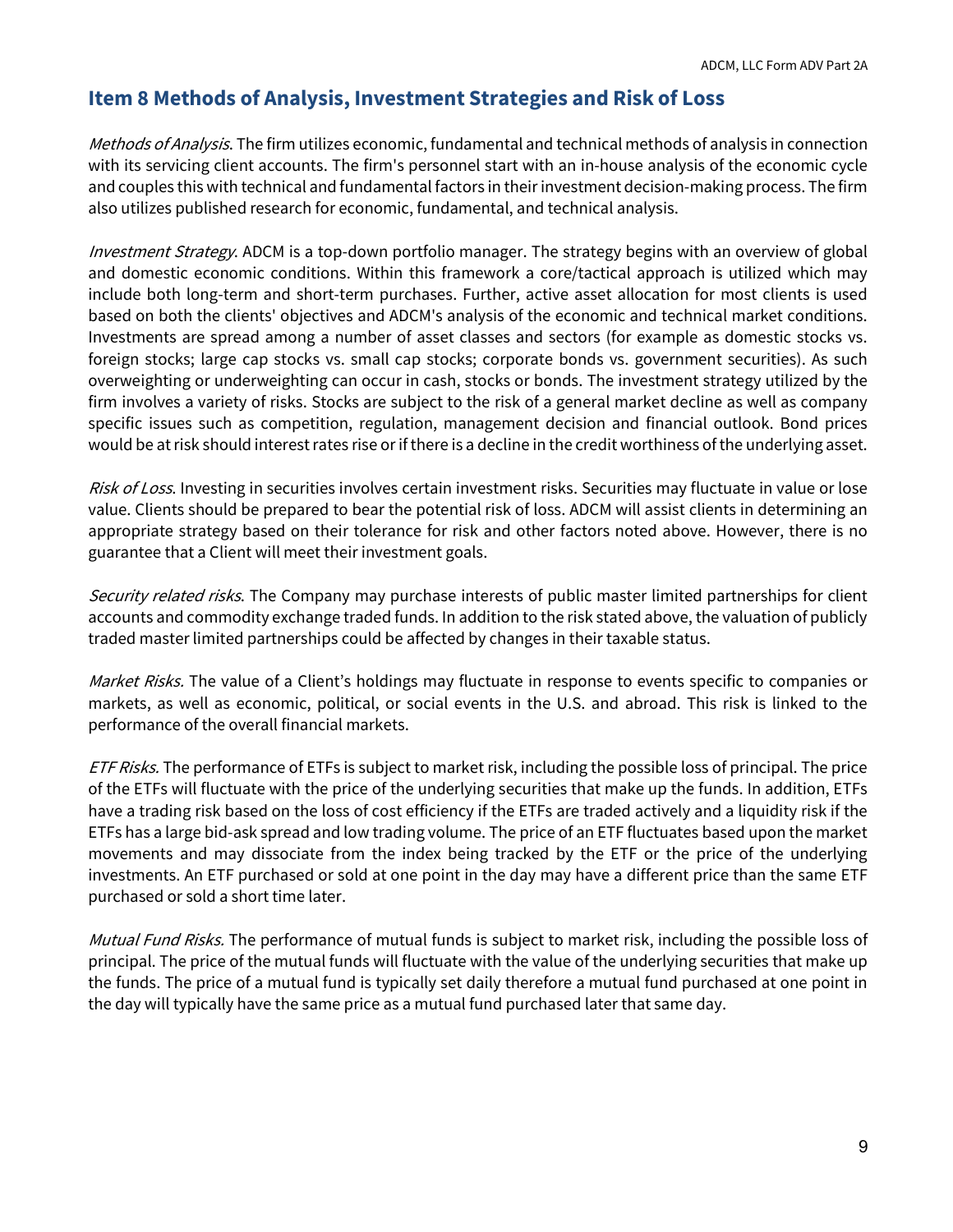#### General Risks Associated with Digital Assets

As a new technological development, investing in digital assets is subject to different risks in addition to those traditionally associated with the trading of assets. Digital assets are highly speculative and can lose some, or all of their value, and are not covered by FDIC or SIPC insurance.

**Custodial and Exchange Risk.** The trading of digital assets is fragmented across several different exchanges. These exchanges are targets for distributed denial of services attacks (referred to as "DDoS Attacks") and other hacking attempts. Certain digital asset exchanges have experienced trading disruptions due to fraud, failure, security breaches and DDoS Attacks. There can be no assurance that your digital assets will not be adversely affected by an attack on an exchange. Client accounts will hold digital assets in one or more digital "wallet" that ADCM, in its sole discretion, deems appropriate for any such digital asset. These wallets or accounts will be held at a qualified custodian. Storage of a digital asset in the digital wallet generally represents the public address associated with the underlying Blockchain, which is known as the "public key." To transfer a digital asset to or from the digital wallet, the controller of the wallet must also have the unique, private numerical code, often referred to as the "private key." To the extent a private key in respect of any digital asset is lost, destroyed, accessed by a third party or otherwise compromised and no backup of the private key is accessible, the Account or its custodian will be unable to transfer the digital asset held in the public wallet address associated with that private key. Consequently, such digital assets will effectively be lost, which could adversely affect the value of your portfolio. The custodian may periodically store digital assets in "hot wallets" which are connected to the internet to facilitate transactions in digital assets. Digital assets stored in "hot wallets" may be more susceptible to theft or compromise than digital assets stored in other digital wallets. There can be no assurance the digital asset storage process will not be compromised. Storage and maintenance of private keys is ultimately the responsibility of the investor and not ADCM.

Protocol and Governance Risk. Digital assets are a relatively recent technological innovation. Bitcoin is widely considered to be the first popular digital asset and was invented in 2009. Other digital assets in which we may invest were created after Bitcoin. There can be no assurance that the digital asset industry will continue in its current form. Digital assets are generally created and supported by an underlying blockchain or protocol, such as the Bitcoin Protocol or the Ethereum Protocol. Any malfunction, malicious attack, breakdown or abandonment of the network may have an adverse effect on the digital asset's protocol or network which could lead to loss of value of the digital asset. Moreover, advances in cryptography, or technical advances such as the development of quantum computing, could present risks to the digital assets by rendering ineffective the cryptographic consensus mechanism that underpins a digital asset's protocol. There can be no assurance that changes or developments in digital asset protocols will not adversely impact your Account. The protocols on which digital assets are based are generally open source (permissionless) software. Any user can download the software, modify it and then propose that users and miners of a specific digital asset adopt the modification. When a modification is introduced and a substantial majority of users and miners consent to the modification, the change is implemented and the digital asset's protocol and network remains uninterrupted. However, if less than a substantial majority of users and miners consent to the proposed modification, and the modification is not compatible with the software prior to its modification, the consequence would be what is known as a "fork" (i.e., "split") of the digital asset's network (and the Blockchain), with one prong running the pre-modified software and the other running the modified software. The effect of such a fork would be the existence of two versions of the digital asset network running in parallel, but with each version's digital asset lacking interchangeability.

Regulatory Concerns Preventing or Restricting Trading of Digital Asset. Regulation of digital assets and digital asset trading continues to evolve in the United States and foreign jurisdictions. Regulatory actions could negatively impact digital assets in various ways, including, for purposes of illustration only, through a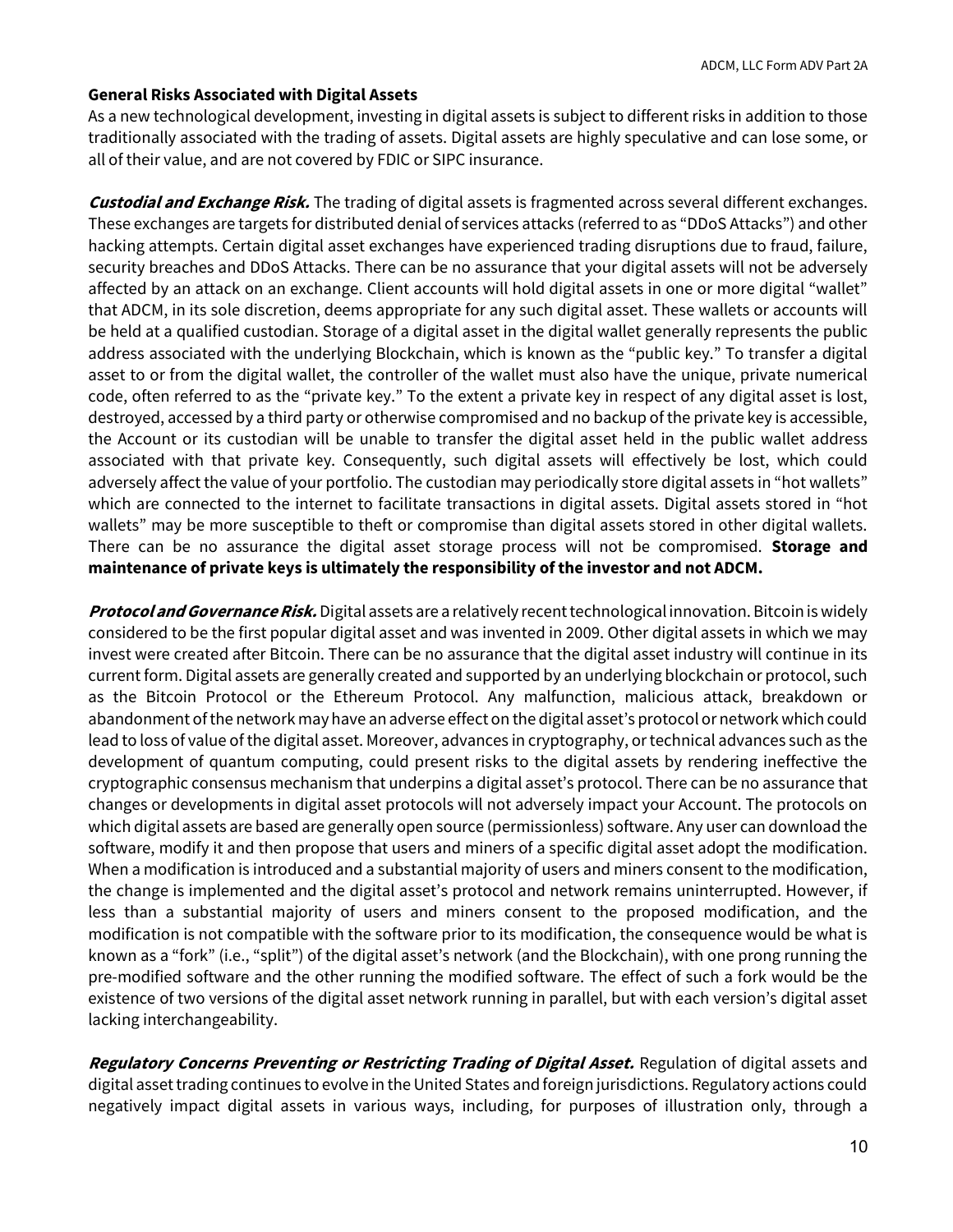determination that one or more digital assets are regulated financial instruments or securities that require registration or licensing. Regulators, including state, federal, or foreign regulators, as well as state and federal agencies, may also determine that trading or transacting in digital assets is an activity requiring licensing or is otherwise subject to regulation under existing law. State and federal regulators may also assert that a digital asset or digital asset trading is being conducted unlawfully under interpretations of existing law and may take action at any time to freeze or stop digital assets from being released or traded, and regulators may assert criminal or civil claims against digital asset companies or digital asset trading participants, without notice. The basis for regulatory claims can include anti-money laundering or anti-terrorist financing regimes. There can be no assurance that digital assets in which we invest will not be adversely affected by increases in regulatory activity concerning particular digital assets or digital asset exchanges or trading platforms.

There are significant inconsistencies among various regulators with respect to the legal status of digital currencies. Regulators are also concerned that digital assets may be used by criminals and terrorist organizations. In the future, certain countries may restrict the right to acquire, own, hold, sell, or use digital assets.

Regulatory uncertainties surrounding blockchain and distributed ledger technologies abound. Because global and national standards are far from being fully established, fund managers face the heavy disclosure obligation to not only disclose existing regulatory considerations but the potential outcome of various regulatory issues that have yet to be decided. The comprehensive regulation needed to facilitate institutional investment will require the coordination of global standards, particularly for the exchanges. For U.S. governance, regulatory standards will likely be set not by a single authority, but by a combination of state, national, international and industry bodies, judicial precedent, international agreements, and industry associations.

Digital assets investments are inherently global. Even for fund managers drawing on an investor base solely located within its home country, regulatory issues across the world can have direct and indirect impacts on the investment portfolio. Digital asset exchange platforms, custodians, counterparties, and (for centralized exchanges) digital asset issuers are rarely all located within a single jurisdiction.

Volatility Risk. Bitcoin is a speculative and volatile investment asset. Investors should be prepared for volatile market swings and prolonged bear markets. Bitcoin can have higher volatility than other traditional investors such as stocks and bonds.

Business Hours Risk. The price of digital assets could fluctuate, sometimes heavily, after traditional market hours. ADCM does not take any responsibility for not being able to buy and sell digital assets after ADCM market hours.

**Economic Risk.** The economic risk associated with digital assets is in the lack of widespread or continuing adoption. The market and investors could decide that these assets should not be valued at the current market capitalization due to a variety of factors.

Unanticipated Risks. Cryptographic tokens and digital assets are new and still largely untested. In addition to the risks outlined in this Brochure, there are other risks associated with the purchase of digital assets that ADCM is unable to anticipate. Such risks may further materialize as unanticipated variations or combinations of the risks discussed in this Brochure.

Past performance is not a guarantee of future returns. Investing in securities and other investments involves a risk of loss that each Client should understand and be willing to bear. Clients are reminded to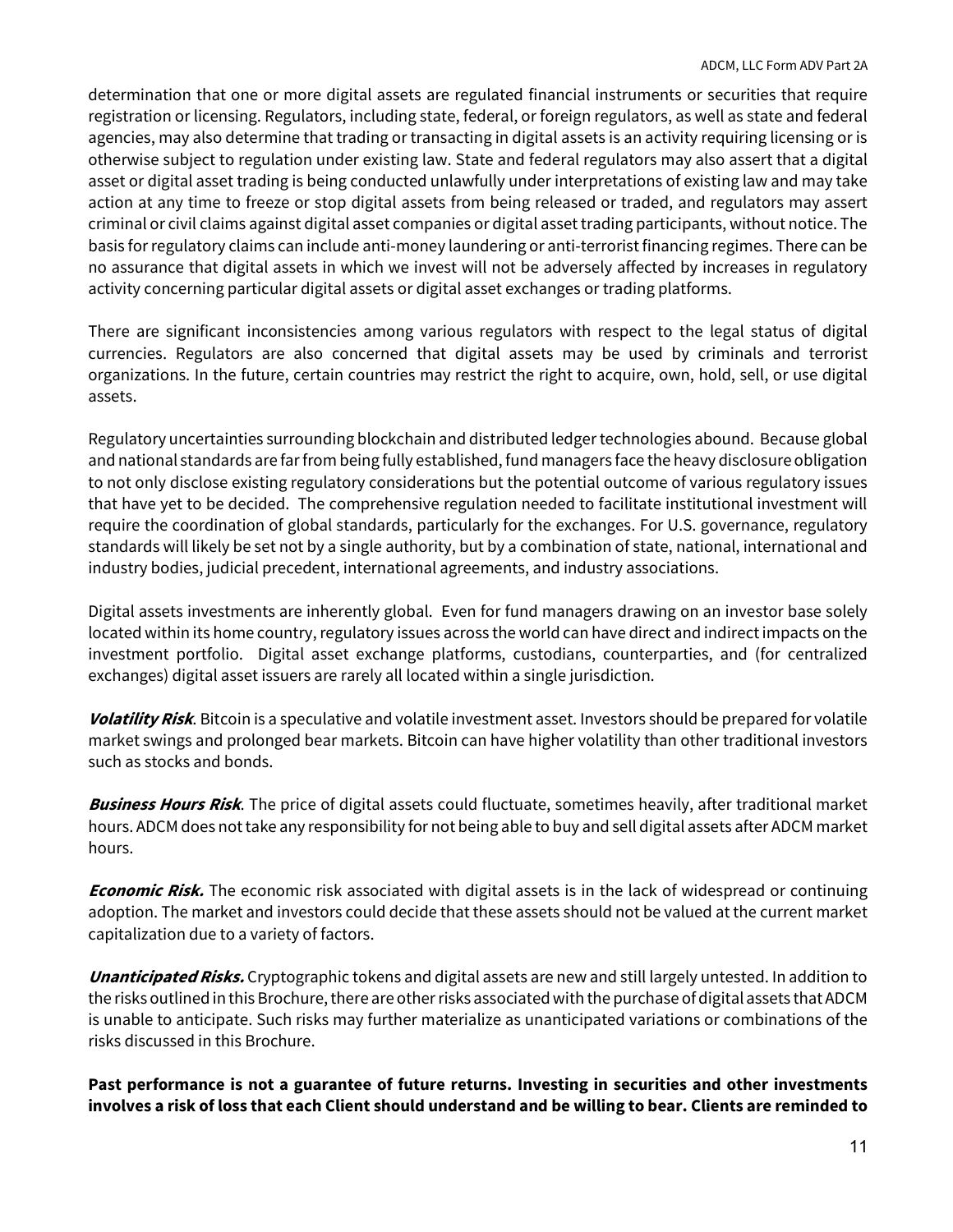#### discuss these risks with the Advisor.

# Item 9 Disciplinary Information

### There are no legal, regulatory or disciplinary events involving ADCM or any of its Supervised Persons.

ADCM values the trust you place in us. We encourage you to perform the requisite due diligence on any advisor or service provider with whom you partner. Our backgrounds are available on the Investment Adviser Public Disclosure website at www.adviserinfo.sec.gov by searching with our firm name or our CRD#150814.

# Item 10 Other Financial Industry Activities and Affiliations

### A. Other Financial Industry Activities:

ADCM is not registered and does not have an application pending as a securities broker-dealer, futures commission merchant, commodity pool operator or commodity trading advisor. None of ADCM's management persons are registered representatives of a broker-dealer.

### B. Other Financial Industry Affiliations:

We have not provided information on other financial industry activities and affiliations because we do not have any relationship or arrangement that is material to our advisory business or to our clients with any of the types of entities listed below.

- 1. broker-dealer, municipal securities dealer, or government securities dealer or broker.
- 2. investment company or other pooled investment vehicle (including a mutual fund, closed-end investment company, unit investment trust, private investment company or "hedge fund," and offshore fund).
- 3. other investment adviser or financial planner.
- 4. futures commission merchant, commodity pool operator, or commodity trading advisor.
- 5. banking or thrift institution.
- 6. accountant or accounting firm.
- 7. lawyer or law firm.
- 8. insurance company or agency.
- 9. pension consultant.
- 10. real estate broker or dealer.
- 11. sponsor or syndicator of limited partnerships.

Other Professionals. In the event that an ADCM client requires the services of another professional advisor, such as an attorney or accountant (a "Professional"), ADCM would refer the client to such Professional unless the client has already established such a relationship. At times, a Professional could refer one or more of its clients to ADCM for the provision of investment advisory services. Referring clients by and between ADCM and a Professional presents a potential conflict of interest. ADCM believes that this conflict of interest is addressed because (a) no ADCM client is required to engage the services of such a Professional, (b) in the event that an ADCM client determines to engage the services of such Professional, the terms and conditions governing the relationship between the client and the Professional shall be separate and independent of ADCM or the terms and conditions that govern the relationship between ADCM and the client, (c) the Professional has ethical guidelines that govern the activities and course of dealing of the Professional in the provision of its services, (d) no client who is referred to ADCM by a Professional will receive any better or worse treatment than a client who is not referred to ADCM by a Professional, and vice versa, and (e) neither of ADCM nor the Professional will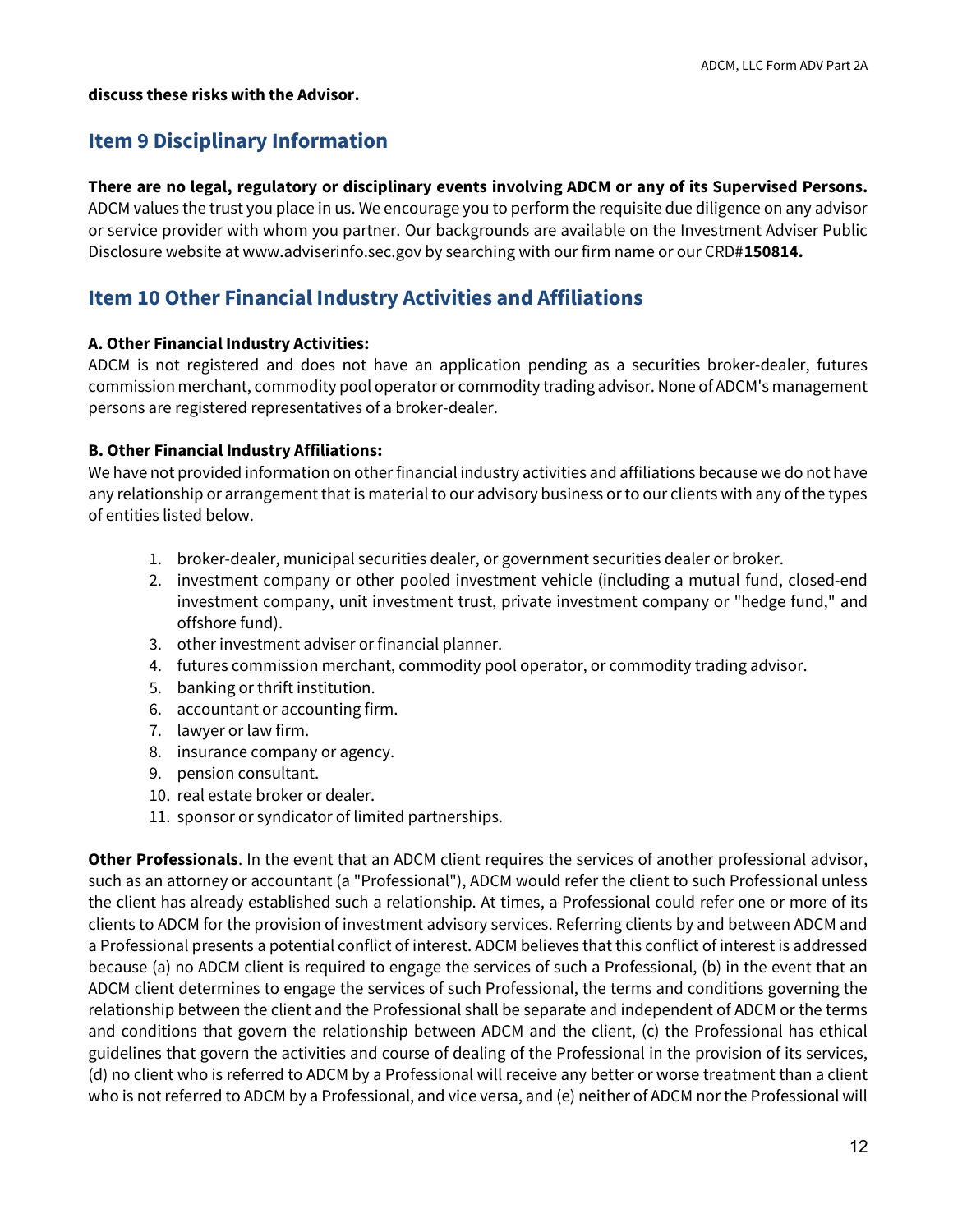share in the fee received by the other party for the provision of its services.

ADCM does not recommend or select other investment advisors for its clients.

# Item 11 Code of Ethics, Participation or Interest in Client Transactions

### Description of Our Code of Ethics

We strive to comply with applicable laws and regulations governing our practices. Therefore, our Code of Ethics includes guidelines for professional standards of conduct for persons associated with our firm. Our goal is to protect your interests at all times and to demonstrate our commitment to our fiduciary duties of honesty, good faith, and fair dealing with you. All persons associated with our firm are expected to adhere strictly to these guidelines. Persons associated with our firm are also required to report any violations of our Code of Ethics. Additionally, we maintain and enforce written policies reasonably designed to prevent the misuse or dissemination of material, non-public information about you or your account holdings by persons associated with our firm. ADCM allows its employees to own digital assets.

Clients or prospective clients may obtain a copy of our Code of Ethics by contacting us at the telephone number on the cover page of this brochure.

### Participation or Interest in Client Transactions

Neither our firm nor any persons associated with our firm has any material financial interest in client transactions beyond the provision of investment advisory services as disclosed in this brochure.

#### Personal Trading Practices

At times, ADCM or persons associated with ADCM buy or sell the same securities that we recommend to you or securities in which you are already invested. A conflict of interest exists in such cases because we have the ability to trade ahead of you and potentially receive more favorable prices than you will receive. To mitigate this conflict of interest, it is our policy that neither our firm nor persons associated with our firm shall have priority over your account in the purchase or sale of securities.

#### Block Trading

When practical and appropriate, ADCM or persons associated with ADCM buy or sell securities for you at the same time we or persons associated with our firm buy or sell such securities for our own account. We also combine our orders to purchase securities with your orders to purchase securities ("block trading"). Refer to the *Brokerage Practices* section in this brochure for information on our block trading practices. ADCM maintains the ability to block trade purchases across accounts. While block trading may benefit clients by purchasing larger blocks in groups, we do not feel that the clients are at a disadvantage due to the best execution practices of our custodian.

# Item 12 Brokerage Practices

### Brokerage for Client Referrals

ADCM does not receive client referrals from broker/dealers.

#### Factors the Firm Considers in Selecting a Broker-Dealer:

Selection Criteria. ADCM does not have any affiliation with product sales firms. Specific recommendations are made to clients based on their need for such services. ADCM recommends broker-dealer(s) based on the proven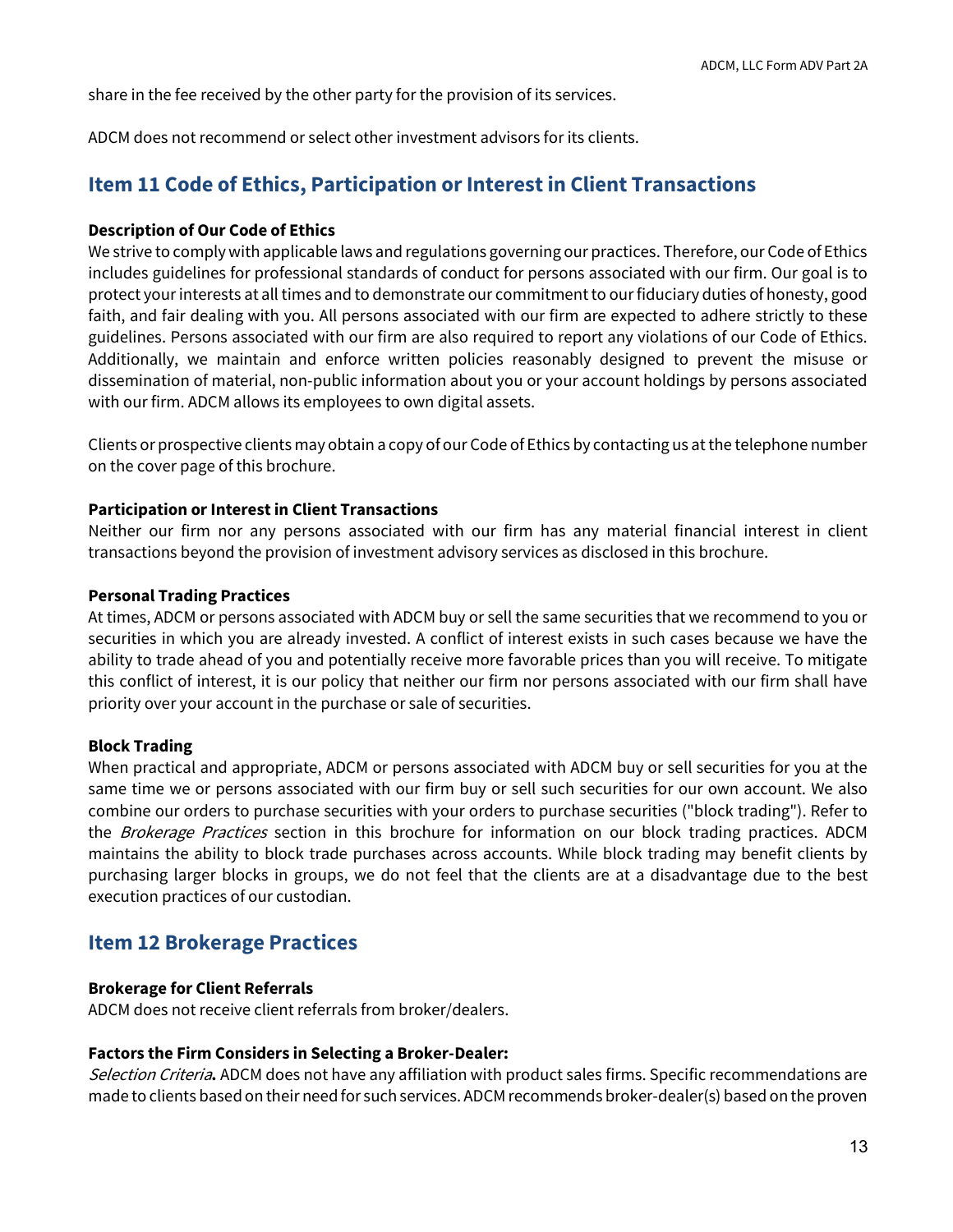integrity and financial responsibility of the firm, best execution of orders at reasonable commission rates, and the quality of client service.

For clients investing in digital assets, we recommend clients establish an account with Gemini Custody, a qualified custodian under New York Banking Law. We are not affiliated with Gemini Custody and we do not receive any research or other soft dollar benefits from Gemini Custody.

### Research and Other Soft Dollars Benefits

Pershing, the firm's main custodian, provides ADCM with some benefits.

Benefits include the receipt of duplicate client confirmations and bundled duplicate statements, access to a trading desk serving Pershing platform participants exclusively, access to block trading which provides the ability to aggregate securities transactions and then allocate the appropriate shares to client accounts, ability to have investment advisory fees deducted directly from client account, access to an electronic communications network for client order entry and account information, receipt of compliance publications, and access to mutual funds which generally require significantly higher minimum initial investments or are generally available only to institutional investors.

Pershing also provides ADCM with a \$10,000 technology allowance that the firm uses to pay for software to assist us in the management of your accounts.

The availability to us of Pershing's products and services is not based on us giving particular investment advice, such as buying particular securities for our clients.

In addition, Pershing also provides third-party research and quote services under traditional soft-dollar arrangements. Trading commissions are often used as soft dollars to purchase services provided that:

- a. The service is for the primary benefit of ADCM's clients;
- b. The commission rates paid are competitive with rates paid by ADCM to comparable brokers; and
- c. ADCM does not guarantee a minimum amount of commissions to any broker-dealer.

During the last fiscal year, ADCM and/or any of ADCM's related persons acquired proprietary research.

ADCM has implemented procedures that it uses in connection with directing client transactions to a particular broker-dealer in return for soft dollar benefits ADCM receives. The firm holds a best execution meeting annually. During this meeting the attendees discuss the execution relationship between ADCM and its brokerdealers. In particular, ADCM considers the quality of the execution it receives from the broker-dealer, including whether it encountered any difficulty in connection with trade execution, and the broker-dealer's responsiveness.

### Best Execution

Best Execution is not defined by statute or regulation, but generally means the execution of Client trades at the best net price considering all relevant circumstances. It is the Firm's policy to always seek best execution for Client securities transactions. The Firm will evaluate the quality and cost of services received from broker/dealers both on an informal contemporaneous basis and a formal periodic and systematic basis. As part of the evaluations, the Firm will consider the quality and cost of services available from alternative broker/dealers, market makers, and market centers.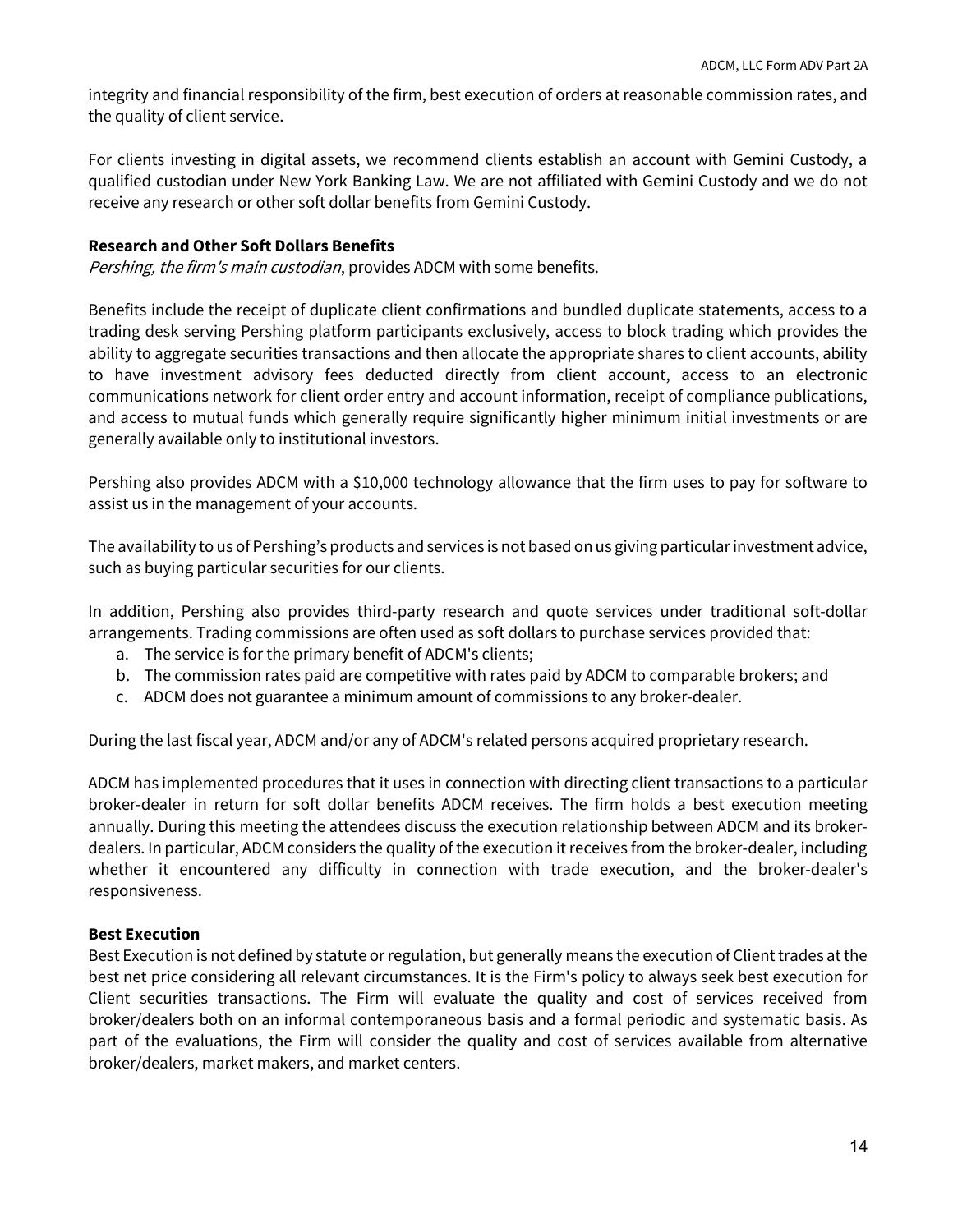### Directed Brokerage

Excluding the purchase of digital assets, ADCM does not recommend, request or require that a client direct it to execute transactions through a specified broker-dealer. Nonetheless, ADCM may permit a client to request that ADCM effect securities transactions for that client's account through a particular broker-dealer. A client's direction of brokerage can limit or eliminate ADCM's ability to negotiate commissions (which could result in higher commission costs) and otherwise obtain most favorable execution of client transactions. In addition, ADCM may be unable to aggregate orders to reduce transaction costs. If the client directs brokerage, the client will negotiate terms and arrangements for the account with that broker-dealer, and ADCM will not seek better execution services or prices from other broker-dealers. As a result, the client may pay higher commissions or other transaction costs or incur greater spreads, or receive less favorable net prices, on transactions for the account than would otherwise be the case. In other words, directing brokerage may cost a client more money.

### Aggregation

ADCM will aggregate, or "block", trades where possible and when advantageous to clients. This blocking of trades permits the trading of aggregate blocks of securities composed of assets from multiple clients' accounts so long as transaction costs are shared equally and on a pro-rated basis between all accounts included in any such block. Block trading allows ADCM to execute equity trades in a timelier, equitable manner and seeks to reduce overall commission charges to clients.

Generally, participating accounts will pay a fixed transaction cost regardless of the number of shares transacted. In certain cases, each participating account pays an average price per share for all transactions and pays a proportionate share of all transaction costs on any given day. In the event an order is only partially filled, the shares will be allocated to participating accounts in a fair and equitable manner, typically in proportion to the size of each client's order. At times, accounts owned by our firm or persons associated with our firm participate in block trading with your accounts; however, they will not be given preferential treatment.

ADCM 401K/Profit Sharing Plans may be included in all appropriate aggregated orders with client accounts who share the same investment objective.

As referenced in the directed brokerage section of this Disclosure Brochure in the event that a client directs ADCM to use a particular broker-dealer, ADCM may not be able to "batch" the client's transactions for execution through other broker-dealers with orders for other accounts managed by ADCM.

ADCM does not block trade for non-discretionary accounts. Accordingly, non-discretionary accounts may pay different costs than discretionary accounts pay. If you enter into non-discretionary arrangements with our firm, we may not be able to buy and sell the same quantities of securities for you and you may pay higher commissions, fees, and/or transaction costs than clients who enter into discretionary arrangements with our firm.

## Item 13 Review of Accounts

#### A. Frequency of Reviews.

Securities in Client accounts are monitored on a regular and continuous basis by the financial advisor or portfolio manager. Formal reviews are offered at least annually or more frequently depending on the needs of the Client.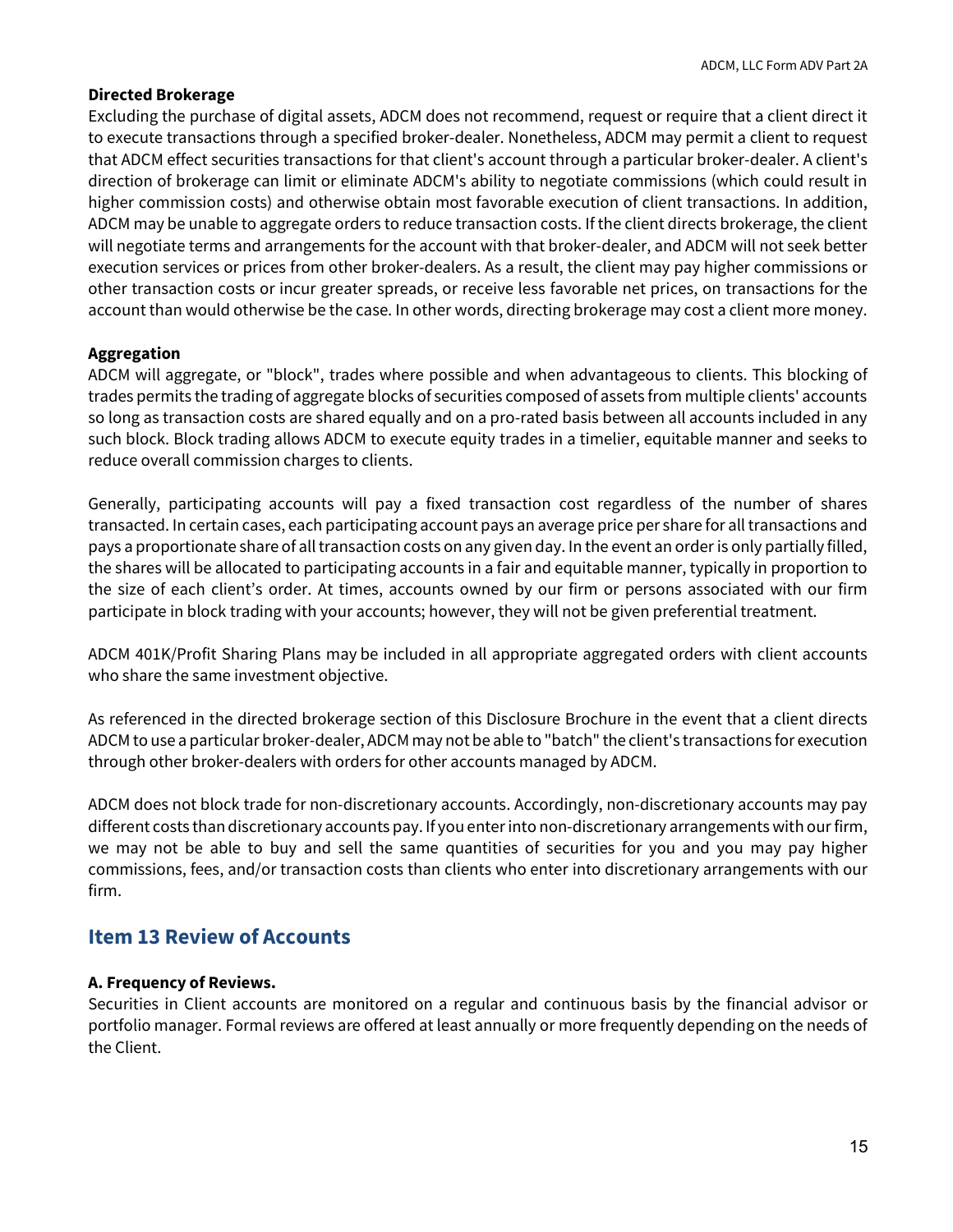### B. Causes for Reviews

In addition to the investment monitoring noted in Item 13.A, each Client account shall be reviewed at least annually. Reviews may be conducted more frequently at the Client's request. Accounts may be reviewed as a result of major changes in economic conditions, known changes in the Client's financial situation, and/or large deposits or withdrawals in the Client's account(s). The Client is encouraged to notify ADCM if changes occur in the Client's personal financial situation that might adversely affect the Client's investment plan. Additional reviews may be triggered by material market, economic or political events.

### C. Review Reports

The Client will receive brokerage statements no less than quarterly from the Custodian. These brokerage statements are sent directly from the Custodian to the Client. The Client may also establish electronic access to the Custodian's website so that the Client may view these reports and their account activity. Client brokerage statements will include all positions, transactions and fees relating to the Client's account[s]. The Advisor may also provide Clients with periodic reports regarding their holdings, allocations, and performance.

For Sub-Advised digital asset accounts, reporting details will be reflected in the TPA Agreement. But no less than quarterly.

# Item 14 Client Referrals and Other Compensation

### Non-Clients providing an Economic Benefit to ADCM:

See Item 12 in this Disclosure Brochure regarding benefits received by ADCM from the broker in connection with execution of client securities transactions.

#### Client Referrals and Other Compensation:

ADCM has entered into solicitation agreements under which the firm compensates one or more third parties for client referrals. ADCM discloses these solicitation arrangements to affected clients, and all cash solicitation agreements follow the requirements of the Advisers Act. Solicitors introducing clients to ADCM receive compensation from ADCM. ADCM pays solicitors in accordance with terms of written agreements which may be terminated by either party at any time. ADCM bears all costs under these agreements, none of which are passed on to any affected client.

## Item 15 Custody

Custody, as it applies to investment advisors, has been defined by regulators as having access or control over client funds and/or securities. In other words, custody is not limited to physically holding client funds and securities.

Under government regulations, we are deemed to have constructive custody of your assets if, for example, you authorize us to instruct the custodians to deduct our advisory fees directly from your account. ADCM is also deemed to have custody of clients' funds when clients have standing authorizations with their custodian to move money from a client's account to a third-party ("SLOA") and under that SLOA, clients authorize Willow to designate the amount or timing of transfers with the custodian. Note, the custodians maintain physical custody of your assets, ADCM does not. You will receive account statements directly from the custodians at least quarterly. They will be sent to the email or postal mailing address you provided. You should carefully review those statements promptly when you receive them. We also urge you to compare your account statements with the periodic portfolio reports you will receive from us.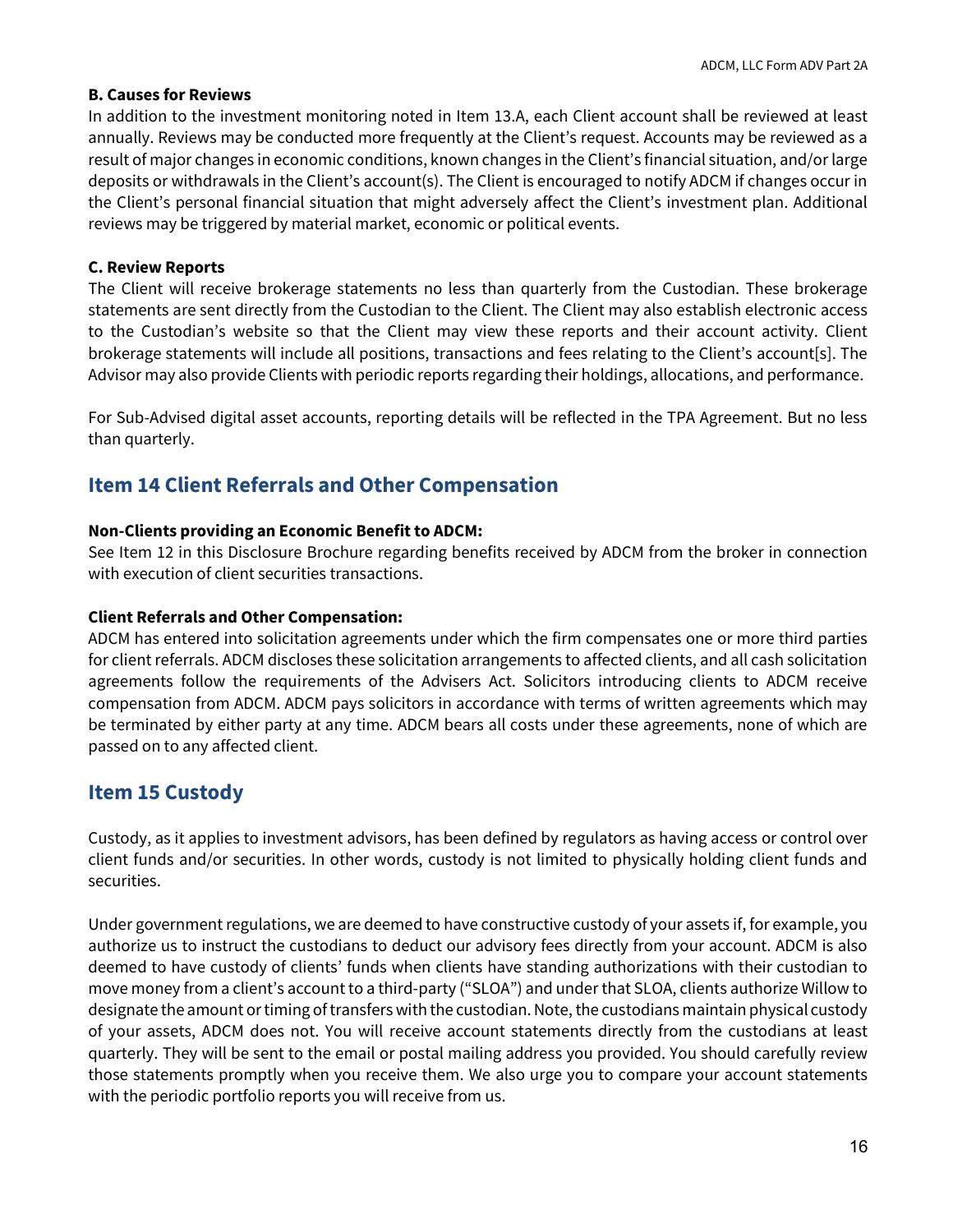### Digital Asset Custody

ADCM digital asset SMAs are backed by Gemini Trust Company LLC, a qualified custodian.

Gemini's offline storage systems use multi-signature technology, role-based governance protocols, and multiple layers of biometric access controls and physical security to safeguard customer assets. Mandatory whitelisting enhances account-level security.

The custody infrastructure at Gemini's geographically distributed, 24/7 access-controlled secured facilities cannot be accessed by anyone without the proper credentials. The hardware security modules (HSMs) storing private keys are never connected to the internet and are kept air-gapped inside safes in locked cages. Gemini's HSMs have achieved the highest levels of the U.S. government's security ratings.

ADCM has designed the digital asset SMAs to have the same permissions and internal controls as an SMA on a traditional custodial platform such as Fidelity or Charles Schwab. Below is a description of what ADCM has permission to do as an SMA Manager:

- 1. ADCM can create exchange and custody accounts in the client's name.
- 2. ADCM can execute trades in the client's exchange account from USD to any digital asset and from any digital asset to USD.
- 3. ADCM can move the client's digital asset and digital assets ONLY between the client's exchange account and the client's custody account.
- 4. ADCM can send the client's USD back to their original bank account that the client used to originally fund the Willow Crypto SMA.

#### Below is what ADCM is restricted from doing as an SMA Manager:

- 1. ADCM cannot move the client's digital asset outside of Gemini. The client's digital assets will always be in their custodial account or exchange account in the client's name and the client is the sole legal owner.
- 2. ADCM cannot move the client's digital asset to any other account within Gemini other than the client's custody account and exchange account in their name.

The client's digital assets will always be in a custody or exchange account in their name. All ADCM has permission to do is executes trades in the client's exchange account and move digital assets between the client's exchange account and custody account.

## Item 16 Investment Discretion

It is expected that the majority of the activities of ADCM will involve individual investment advice provided to individual clients and Trustees in their capacity as fiduciaries. This advice will be discretionary in that ADCM will have written authority to determine asset allocation, the securities to be bought or sold, the amount of securities to be brought or sold, the broker or dealer to be used and the commission rates to be paid. Clients may (or customarily do) place the following limitations on ADCM's discretionary authority: placing a restriction on a particular security or industry or in the contrary, clients may ask ADCM to hold a particular security. Any such limitations shall be presented to ADCM in writing, and clients may change/amend those limitations, in writing, as the client requires.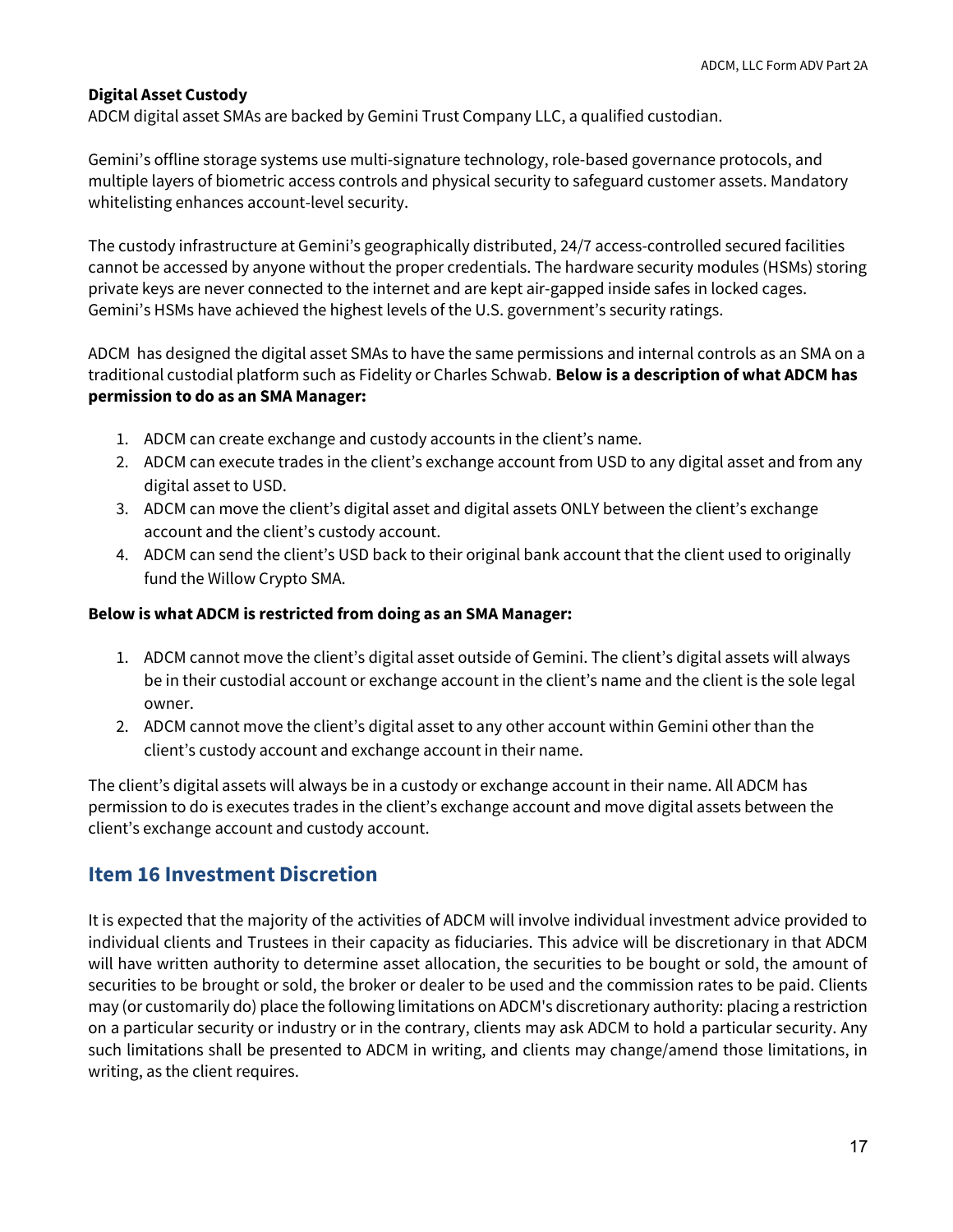The construction of client portfolios through the purchase and sale of securities will be accomplished in an orderly manner. ADCM will review investment goals and objectives with the client. Once these goals and objectives have been determined and in conjunction with ADCM's assessment of the economy and markets, a decision then will be made as to the best allocation of the client's assets at that point in time. This allocation will change as economic/market conditions dictate. When this process is completed, ADCM will exercise its discretion to implement its decision as to the most appropriate securities for the client's portfolio.

ADCM's servicing contract, and the agreement between the client and the custodian/broker-dealer for the account, grant discretionary authority to ADCM. The client's written agreement with the custodian also grants a limited power of attorney to ADCM relative to transactions in the client's custodial account. Notwithstanding the foregoing, certain of ADCM's client accounts may be non-discretionary.

# Item 17 Voting Client Securities

Unless a client directs otherwise, or unless their custodial firm is not equipped to accommodate, or if an agreement is not in place between ADCM and the custodian, ADCM shall be responsible for directing the manner in which proxies solicited by issuers of securities beneficially owned by the client shall be voted.

ADCM utilizes the services of Egan Jones Proxy Services ("EJPS"). With respect to most issues, including board composition, capital structure, corporate governance, management compensation and social/political issues, the investment officer generally votes in accordance with EJPS socially responsible investing proxy voting guidelines.

Any material conflict of interest between a client and ADCM, or an officer of ADCM, shall be reported to the firm's Chief Compliance Officer prior to voting the proxy. The Chief Compliance Officer will then institute the necessary steps to ensure that a decision to vote the proxy is based upon the client's best interest.

Depending on the circumstances, the Chief Compliance Officer may decide to disclose the conflict to the affected clients and obtain their consent prior to voting or may take other steps designed to ensure a decision to vote the proxies is based upon the client's best interest.

Once a voting decision is made, the proxy is voted electronically. ADCM, generally votes with management unless extreme circumstances present themselves. Further, ADCM uses the services of EJPS to keep record of all votes.

A client may request a written copy of ADCM's policies and procedures relating to proxy voting or information relating to how ADCM voted any client's specific securities, by contacting L. Alexandra Renders (formerly Dest) in writing, at ADCM LLC, 101 Hawthorne Avenue, Pittsfield, MA 01201, or by telephone 413-236- 2980.

ADCM does not exercise any voting authority for digital assets.

# Item 18 Financial Information

Our firm does not have any financial condition or impairment that would prevent us from meeting our contractual commitments to you. We do not take physical custody of client funds or securities, or serve as trustee or signatory for client accounts, and we do not require the prepayment of more than \$1,200 in fees six